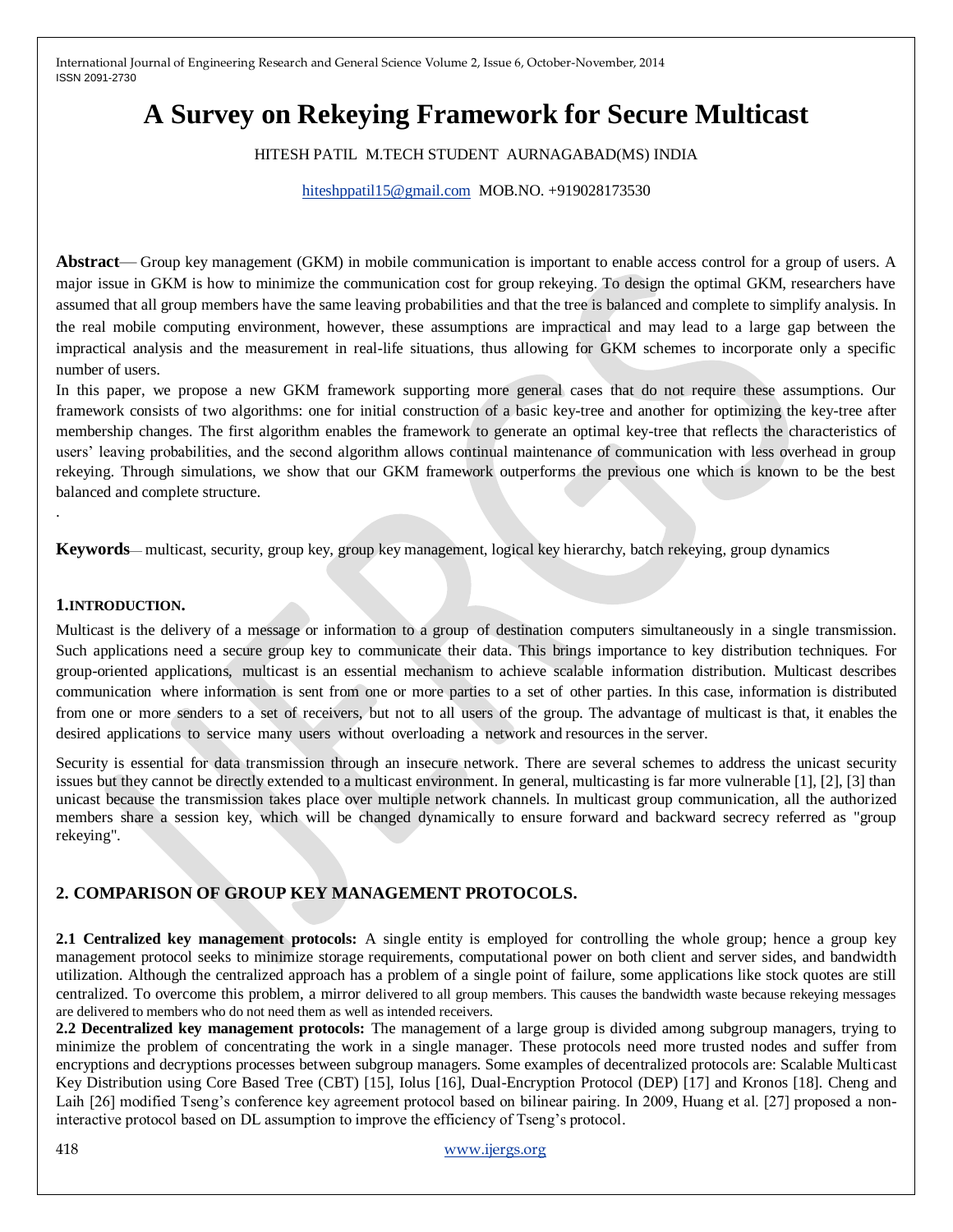**2.3 Distributed key management protocols:** There is no explicit manager, and the members themselves do the key generation. All members can perform access control and the generation of the key can be rather contributory, meaning that all members contribute some information to generate the group key, or done by one of the members. The distributed protocols have a scalability problem in case of key update, since they require performing large computations and they are characterized by large communication overheads. Further, they need all group members to have powerful resources. Some examples of distributed key management protocols are: Octopus Protocol [2], Distributed Logical Key Hierarchy [15] and Diffie-Hellman Logical Key Hierarchy [8]. In the following subsection, an overview of the proposed protocol is given.

For secure multicast services, various tree based group key management schemes have been introduced until now. Traditional tree based approaches uses conventional encryption algorithms which focus on reducing the number of rekeying messages transmitted by the key distribution center (group manager/controller). However, they do not consider the network bandwidth used for transmitting each rekeying message. To provide a scalable rekeying, the key tree approach makes use of KEKs so that the rekeying cost increases logarithmically with the group size for a join or depart request An individual key serves the same function as KEK, except that it is shared only by the GC and an individual member [21]. To this end, KDC aggregates multiple rekeying messages into one multicast flow, which is referred to as group oriented rekeying [7]. In group oriented rekeying, all rekeying messages are members. This operation [12] is done by GC using one erasure decoding of certain MDS code, followed by one multicast to all the n members In this approach, the rekeying is done at every member join or leave. The new group key is multicasted to the group members each time by the group controller through multicasting to establish security. In this scheme, the GC has to communicate with the group members each time. The complexity of the rekeying operation changes because rekeying is done at every member joins or leaves the group, which results in high computational complexity. In this scheme , when a member leaves the group, rekeying operation is performed to compute the new group key, which increases the burden on the server to recompute the group key and then multicast to all the members of the group. Since it is dynamic in nature, several rekeying operation is taking place.

## **3. A New Secure Multicast Key Distribution Protocol Using Combinatorial Boolean Approach .**

The proposed protocol in this scheme is based on Key Management using Boolean Function Minimization (KM-BFM) technique [11]. KM-BFM protocol is considered an enhancement to LKH protocols. Instead of using one tree as in KM-BFM; the members are divided into a number of subgroup trees. The group manager holds n key pairs and each group member holds y keys. The proposed protocol achieves a lower storage at both the group manager and the group members compared to KM-BFM protocol. It has to be noted that the authentication problem is not addressed in the present paper.

This protocol achieves a lower storage at both the group manager and the group members compared to KM-BFM protocol. Also, it has a lower update message length in case of a single member leave and a comparable update message length in case of multiple leaves. Furthermore, the probability of conducting a successful collusion attack in the proposed protocol is less than that proposed in KM-BFM protocol.

### **4. A new probabilistic rekeying method for secure multicast groups .**

The Probabilistic optimization of LKH (PLKH) scheme [19], optimized rekey cost by organizing LKH tree with user rekey characteristic. This paper concentrate on further reducing the rekey cost by organizing LKH tree with respect to compromise probabilities of members using new join and leave operations.

The key identifier assignment requires more memory to store key identifiers. Though total nodes created are less than PLKH & LKH schemes, this scheme treats some nodes harshly in terms of depth assigned. Finally, this scheme only ensures that tree structure is binary. It neither tries to maintain strict binary tree as PLKH nor tries to balance all nodes at same level as LKH.

# **5. Optimal Communication Complexity of Generic Multicast Key Distribution**

This scheme deals with tight lower bound on the communication complexity of secure multicast key distribution protocols in which rekey messages are built using symmetric-key encryption, pseudorandom generators and secret sharing schemes [22]. Updating the group key for each group membership change is at least  $log(2(n) - O(1))$  basic rekey messages. Key distribution in multicast is implemented using a central distribution authority, called the group center, responsible for establishing a shared key among all privileged group members, and for "rekeying" the group every time a new member joins and/or an existing member leaves the group. This lower bound involves defining a sequence of adversarial-chosen REPLACE operations (simultaneous execution of a LEAVE and JOIN) and every protocol incurs an average communication cost of log2 n for such a sequence and every individual LEAVE performed for a cost of log2(n) multicast messages and every individual JOIN for log2(n) unicast messages.

# **6.Rekeying using MDS code on PFMH tree**

419 [www.ijergs.org](http://www.ijergs.org/) The PFMH tree follows a PACK protocol, in which each group member equally contributes its share to the group key, and this share is never relieved to the others. PACK includes a set of rekeying protocols to update the group key upon group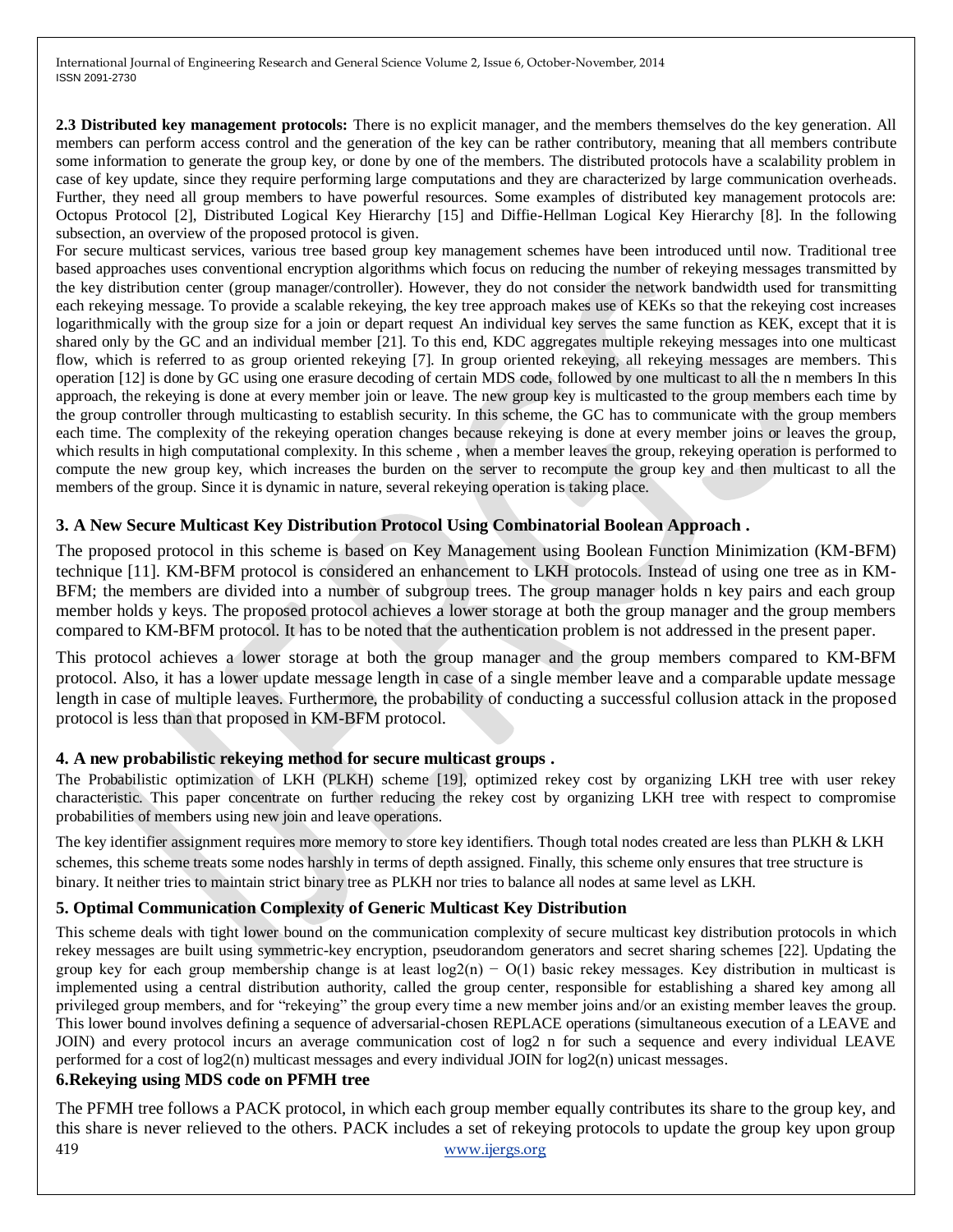membership change events for security purpose. The PACK protocol can achieve the minimum rekeying time cost upon membership change events. For any single-user Join event, the rekeying cost is  $O(1)$ , and for any single user leave event, the rekeying time cost is of O(log n). The communication and computation costs can still be reduced by adopting PFMH tree and by introducing phantom nodes in the key tree.

In this scheme, each member will maintain and update the global key tree locally. Each group member knows all the subgroup keys on its key path and knows the ID and the exact location of any other current group member in the key tree. In PACK, when a new user joins the group, it will always be attached to the root of the join tree to achieve  $O(1)$  rekeying cost in terms of computation per user, time, and communication. When a user leaves the current group, according to the leaving member's location in the key tree, as well as whether this member has a phantom location in the key tree, different procedures will be applied, and the basic idea is to update the group key in O(log n) rounds and simultaneously reduce the communication and computation costs.

#### TABLE 1: SAMPLE TABLE COMPARISON OF KEY RECOVERY TIME





# **3.MY PROPOSED SYSTEM BASED ON SURVEY**

To develop an Efficient Rekeying Framework for Secure Multicast with Diverse-Subscription-Period Mobile Users based on optimal GKM with dynamic mobile subscribers. The proposed framework consists of cost-efficient key-tree generation and management. We also provide a new mathematical analysis methodology for quantifying the performance of key-trees. This frame work consider the following assumptions.

- 1. We propose a new mathematical analysis method-ology that can provide the precise average value of communication overhead for group key up-dates under general conditions. The conditions in-clude an arbitrary number of members, non-equal leaving probabilities, and non-balanced and non-complete tree structure can support the mobile situations. Note that unlike previous works, the average size of rekeying messages can be calculated even though the subscription periods are diverse. Also, through our analysis, we find the conditions for the optimal tree structure that minimizes com-munication overhead.
- 2. We develop a two-step mechanism for optimal key-tree generation: one for initial key-tree generation followed by key-tree maintenance after the group membership changes. The first algorithm can gen-erate a key-tree that corresponds to the optimal key-tree obtained by mathematical analysis.
- **3.** For the second step of the mechanism in 2), we pro-pose an optimal key-tree maintenance algorithm for use after the group membership changes. The algorithm optimizes the key-tree by modifying the tree structure considering the diversesubscription periods of the mobile users.

### **4.Acknowledgment**

I am using this opportunity to express my gratitude to everyone who supported me throughout the course of this project. I am thankful for their aspiring guidance, invaluably constructive criticism and friendy advice during the project work. I am sincerely grateful to them for sharing their truthful and illuminating views on a number of issues related to the project.

.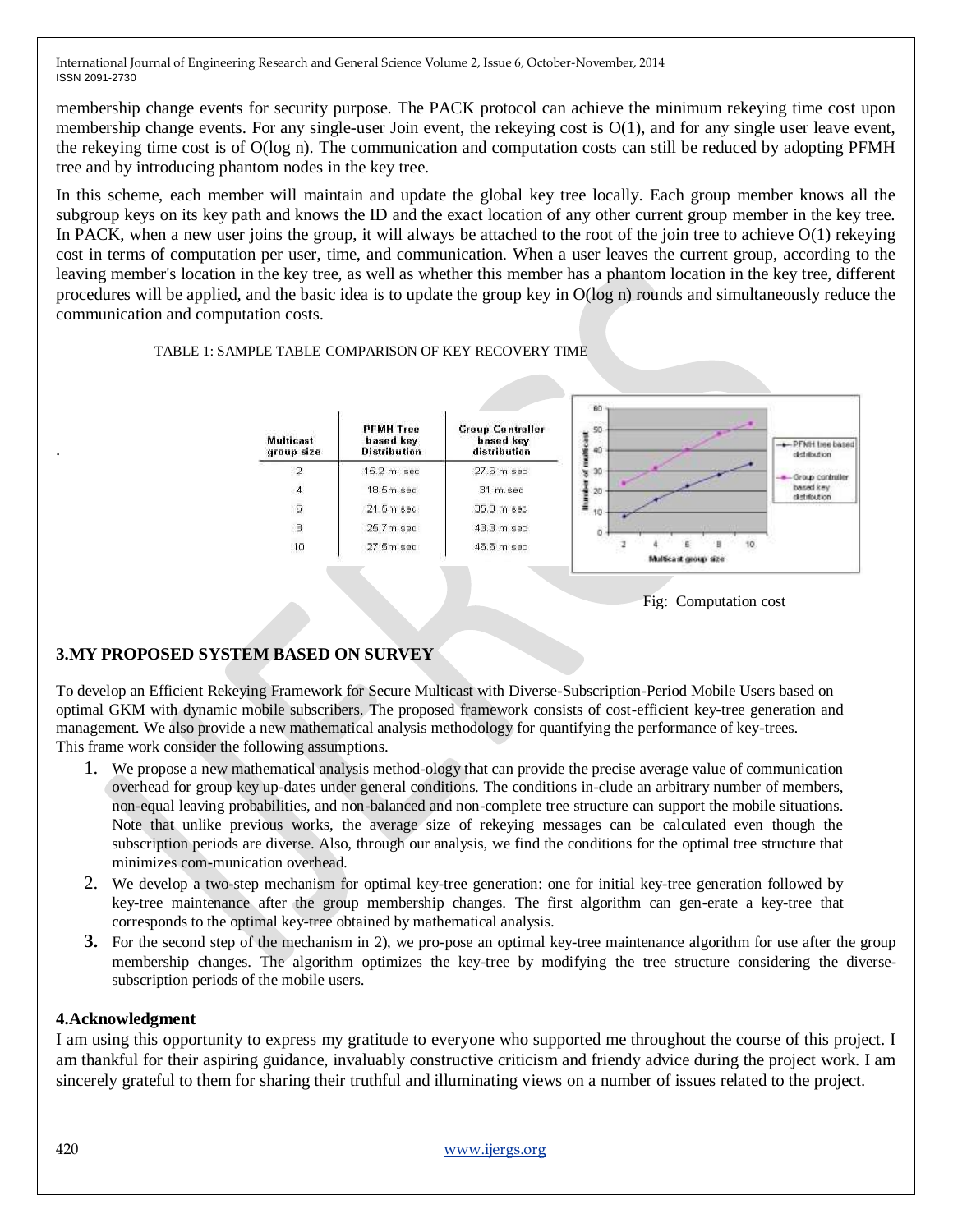I EXPRESS MY WARM THANKS TO PROFESSOR K.V.BHOSALE FOR THEIR SUPPORT AND GUIDANCE .

# **5.CONCLUSION**

Key transfer protocols rely on a mutually trusted key generation center (KGC) to select session keys and transport session keys to all communication entities secretly. Most often, KGC encrypts session keys under another secret key shared with each entity during registration. We have optimized dynamic multicast key distribution scheme with MDS codes using PFMH tree. The computation complexity of key distribution is greatly reduced by employing erasure decoding of MDS codes instead of more expensive encryption and decryption computations.

## **REFERENCES:**

[1] Peter S. Kruus and Joseph P. Macker, "Techniques and issues in multicast security," MILCOM98,1998.

[2] Paul Judge and Mostafa Ammar, "Security Issues and Solutions in Multicast Content Distribution: A Survey", IEEE Network, February 2003, pp 30-36.

[3] M. Moyer, J. Rao and P. Rohatgi, "A Survey of Security Issues in Multicast Communications", IEEE Network Magazine, Vol. 13, No.6, March 1999, pp. 12-23.

[4] M. Waldvogel, G. Caronni, D. Sun, N. Weiler and B. Plattner, "The VersaKey Framework: Versatile Group Key Management", IEEE Journal on Selected Areas in Communications, 7(8), 1614-1631, August 1999.

[5] S. Mittra, "Iolus: A Framework for Scalable Secure Multicasting", Proc. of ACM SIGCOMMi'97, 277-288, Sep. 1997.

6. D. M. Wallner, E. J. Harder and R. C. Agee, "Key Management for Multicast: Issues and Architectures", Internet Draft (work in progress), draft-wallner-key-arch-01.txt, Sep. 15, 1998.

7. C. K. Wong, M. Gouda and S. S. Lam, "Secure Group Communications Using Key Graphs", Proc.ACM SIGCOMM'98, Sep. 1998.

8. Y. Kim, A. Perrig, and G. Tsudik, "Tree-Based Group Key Agreement," ACM Trans. Information and System Security, vol. 7, no. 1, pp. 60-96, Feb.

[9] S. Benson Edwin Raj, J. Jeffneil Lalith , "A Novel Approach for Computation-Efficient Rekeying for Multicast Key Distribution" IJCSNS , VOL.9 No.3, March 2009.

[10] Lihao Xu, Cheng Huang, "Computation Efficient Multicast Key Distribution," IEEE Trans. Parallel And Distributed Systems, Vol 19, No. 5, May 2008.

[11] Mohamed M. Nasreldin Rasslan, Yasser H. Dakroury, and

Heba K. Aslan "A New Secure Multicast Key Distribution Protocol Using Combinatorial Boolean Approach", International Journal of Network Security, Vol.8, No.1, PP.75–89, Jan. 2009

[12] C.Wong, M. Gouda, and S. Lam, "secure group Communications using key graphs," Proceedings of ACM SIGCOMM, pp. 68-79, Vancouver, British Columbia, September 1998.

[13] D. McGrew, and A. Sherman, Key Establishment in Large Dynamic Groups Using One-Way Function Trees, Technical Report No. 0755, TIS Labs at Network Associates, Inc., Glenwood, MD, May 1998.

[14] I. Chang, R. Engel, D. Kandlur, D. Pendarakis, and D.

Saha, "Key management for secure internet multicast using Boolean function minimization techniques," Proceedings of the IEEE INFOCOM, vol. 2, pp. 689-698, New York, Mar. 1999.

[15] A. Ballardie, Scalable Multicast Key Distribution, RFC 1949, 1996.

[16] S. Mittra, "Iolus: A framework for scalable secure multicasting," Proceedings of the ACM SIGCOMM, vol. 27, no. 4, pp. 277-288, New York, Sep. 1997.

[17] L. Dondeti, S. Mukherjee and A. Samal, "Scalable secure

one-to-many group communication using dual encryption," IComputer and Communication, vol. 23, no. 17, pp. 1681-1701, Nov. 1999.

[18] S. Setia, S. Zhu, and S. Jajodia, "Kronos: A scalable group re-keying approach for secure multicast," Proceeding of the IEEE Symposium on Security and Praivcy, pp. 215-228, Oakland, California, May 2000.